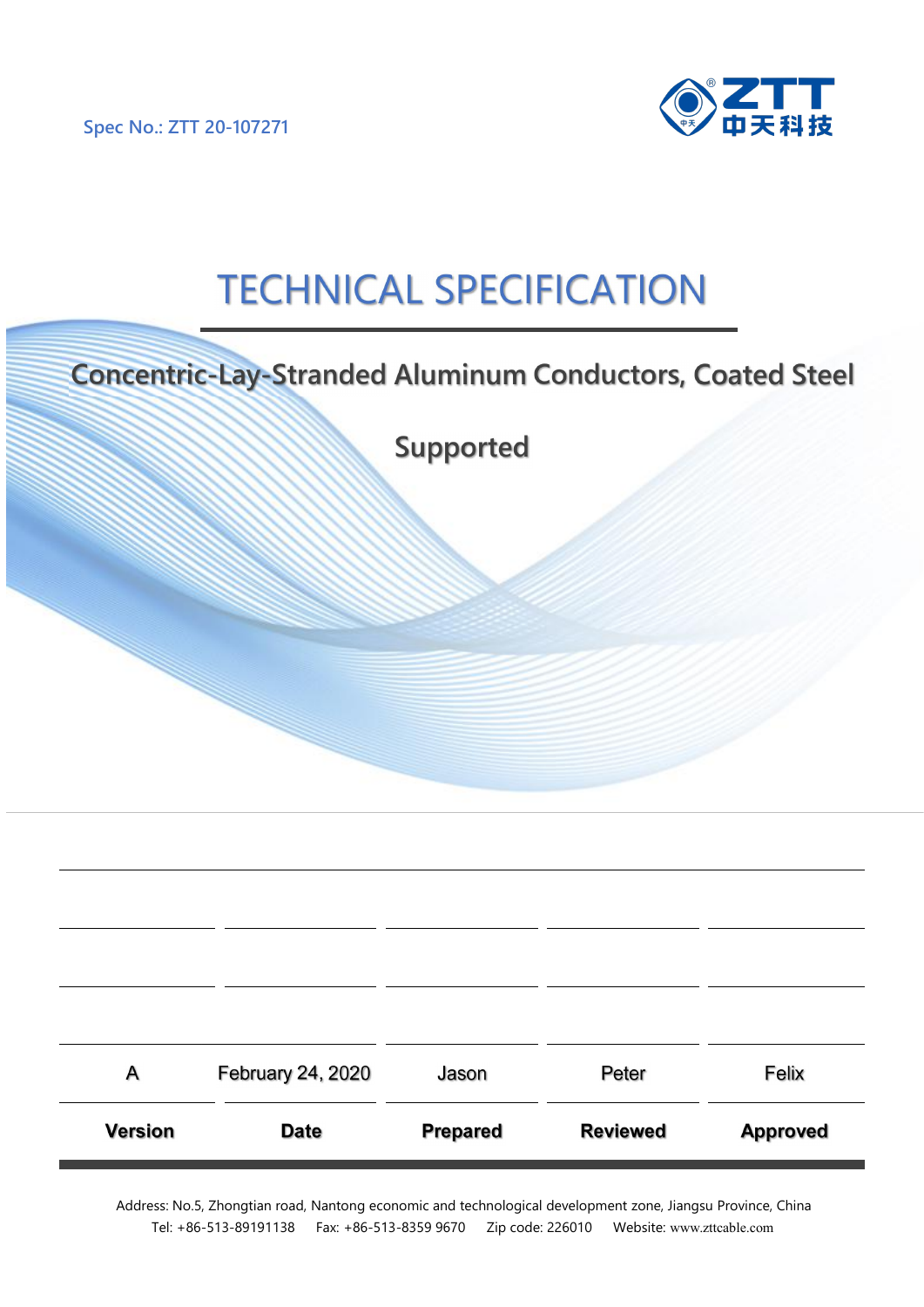

# **1. SCOPE**

This specification covers the general requirements and performance of conductor which ZTT offered including electrical characteristics, mechanical characteristics, packing information etc.

#### **2. QUALITY CONTROL STANDARD**

- ISO 9001 Quality Management Systems
- ISO 14001 Environmental Management Systems

OHSAS 18001 Occupational Health and Safety Management Systems

#### **3. TEST AND INSPECTION**

ACSS shall be accordance with applicable standard of ACSS and requirements of customer. The following test items shall be carried out according to corresponding reference.

| <b>No</b>                   | <b>Item</b>                    | <b>Reference</b> |
|-----------------------------|--------------------------------|------------------|
| <b>Tests for Steel Wire</b> |                                |                  |
| $\mathbf{1}$                | <b>Dimensions</b>              | ASTM B957        |
| $\overline{2}$              | Tensile strength               | ASTM B957        |
| 3                           | Elongation                     | ASTM B957        |
| 4                           | <b>Torsion</b>                 | ASTM B957        |
| 5                           | Mass of zinc                   | ASTM B957        |
|                             | <b>Tests for Aluminum Wire</b> |                  |
| 1                           | <b>Dimensions</b>              | ASTM B609        |
| 2                           | Tensile strength               | ASTM B609        |
| 3                           | Elongation                     | ASTM B609        |
| 4                           | Resistivity test               | ASTM B609        |
| <b>Tests for Conductor</b>  |                                |                  |
| 1                           | <b>Dimensions</b>              | ASTM B856        |
| 2                           | Lay ratio and direction of lay | ASTM B856        |
| 3                           | Number and type of wires       | ASTM B856        |
| 4                           | Mass per unit length           | ASTM B856        |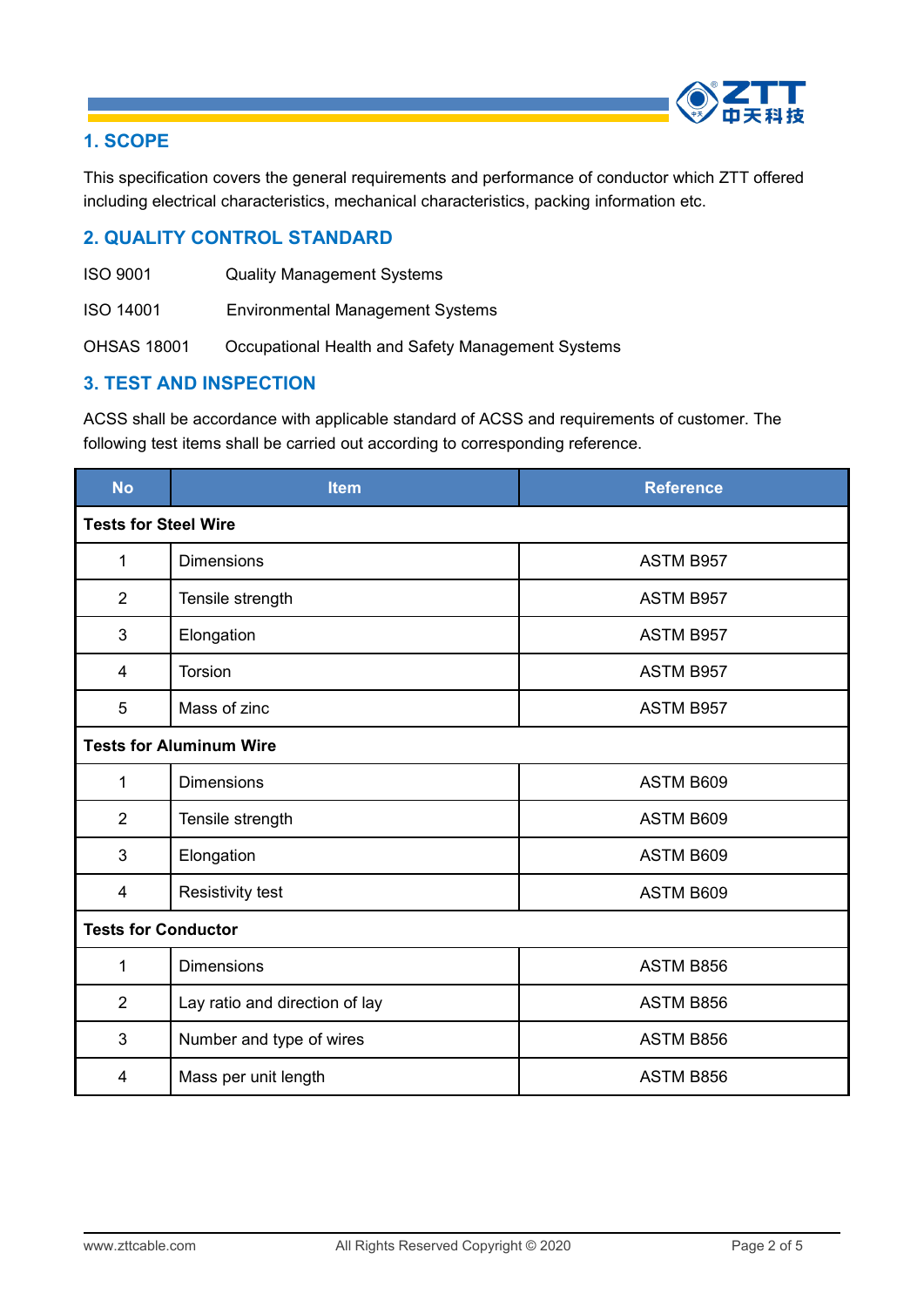

# **4. CONSTRUCTION AND SPECIFICATION FOR ACSR**

#### **4.1. Conductor Structure**



#### **4.1.1. Conductor Technical Structure**

|                                 | <b>Parameter</b>                   | <b>Unit</b>                                                                                                                                                                                                                                                    | <b>Value</b>                               |  |
|---------------------------------|------------------------------------|----------------------------------------------------------------------------------------------------------------------------------------------------------------------------------------------------------------------------------------------------------------|--------------------------------------------|--|
| Center: Steel Wire              |                                    |                                                                                                                                                                                                                                                                | 1/3.513                                    |  |
|                                 | Layer 1: Steel Wire                | 6/3.513<br>Nos./mm<br>12/3.513<br>18/3.513<br>24/3.513<br>ASTM B856 / B609 / B957<br><b>Direction</b><br>Right-hand<br>31.62<br>mm<br>mm <sup>2</sup><br>591.26<br>1981.2<br>kg/km<br>148.5<br>kN<br>GPa<br>70.5<br>10-6/°C<br>19.4<br>$\Omega$ /km<br>0.05464 |                                            |  |
| <b>Structure</b>                | Layer 2: Aluminum wire             |                                                                                                                                                                                                                                                                |                                            |  |
|                                 | Layer 3: Aluminum wire             |                                                                                                                                                                                                                                                                |                                            |  |
|                                 | Layer 4: Aluminum wire             |                                                                                                                                                                                                                                                                |                                            |  |
| Standard                        |                                    |                                                                                                                                                                                                                                                                |                                            |  |
|                                 | Stranding direction of outer layer |                                                                                                                                                                                                                                                                |                                            |  |
| Conductor diameter              |                                    |                                                                                                                                                                                                                                                                |                                            |  |
| Cross section                   |                                    |                                                                                                                                                                                                                                                                |                                            |  |
| Conductor weight                |                                    |                                                                                                                                                                                                                                                                |                                            |  |
| Rated tensile strength          |                                    |                                                                                                                                                                                                                                                                |                                            |  |
| <b>Modulus of Elasticity</b>    |                                    |                                                                                                                                                                                                                                                                |                                            |  |
| Coefficient of linear expansion |                                    |                                                                                                                                                                                                                                                                |                                            |  |
|                                 | Max. DC Resistance at 20°C         |                                                                                                                                                                                                                                                                |                                            |  |
|                                 | Aluminum layer                     |                                                                                                                                                                                                                                                                | 24-wire layer 10-13<br>18-wire layer 10-16 |  |
| Lay ratio                       |                                    | times                                                                                                                                                                                                                                                          | 12-wire layer 10-17                        |  |
|                                 | Steel layer                        |                                                                                                                                                                                                                                                                | 6-wire layer 18-30                         |  |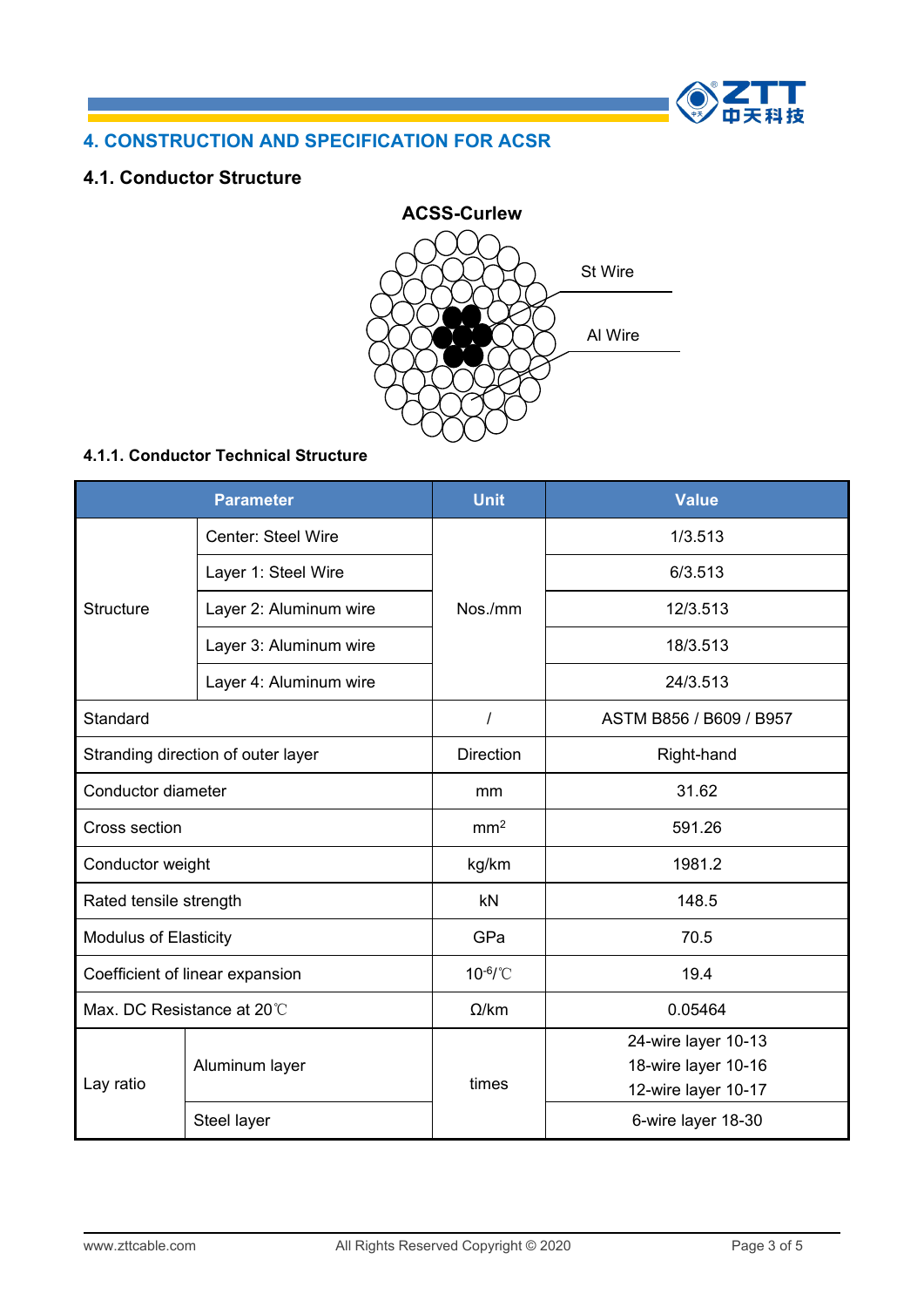

# **4.1.2. Properties of Aluminum Wire (BeforeStranding)**

| <b>Parameter</b>                   | <b>Unit</b>                  | <b>Value</b>               |
|------------------------------------|------------------------------|----------------------------|
| Type of AI wire                    |                              | Al 1350-O Round (annealed) |
| Diameter and tolerance             | <sub>mm</sub>                | $3.513 \pm 0.035$          |
| Min. tensile strength              | MPa                          | $60 - 95$                  |
| Min. elongation at 250mm           | $\%$                         | 20                         |
| Minimum conductivity               | % IACS                       | 61.8                       |
| Max. resistivity at 20 $\degree$ C | $\Omega$ ·mm <sup>2</sup> /m | 0.027899                   |

# **4.1.3. Properties of Steel wire (Before stranding)**

| <b>Parameter</b>             | <b>Unit</b>      | <b>Value</b>          |
|------------------------------|------------------|-----------------------|
| Type of steel wire           |                  | G <sub>5</sub> A      |
| Diameter and tolerance       | mm               | $3.513,+0.076/-0.051$ |
| Min. tensile strength        | MPa              | 1860                  |
| Min. stress at 1% elongation | MPa              | 1515                  |
| Min elongation at 250 mm     | $\%$             | 3.5                   |
| Class of zinc coating        |                  | Class A               |
| Min. mass of zinc Coating    | g/m <sup>2</sup> | 259                   |

**Note: All Sizes and Values are Nominal Value**